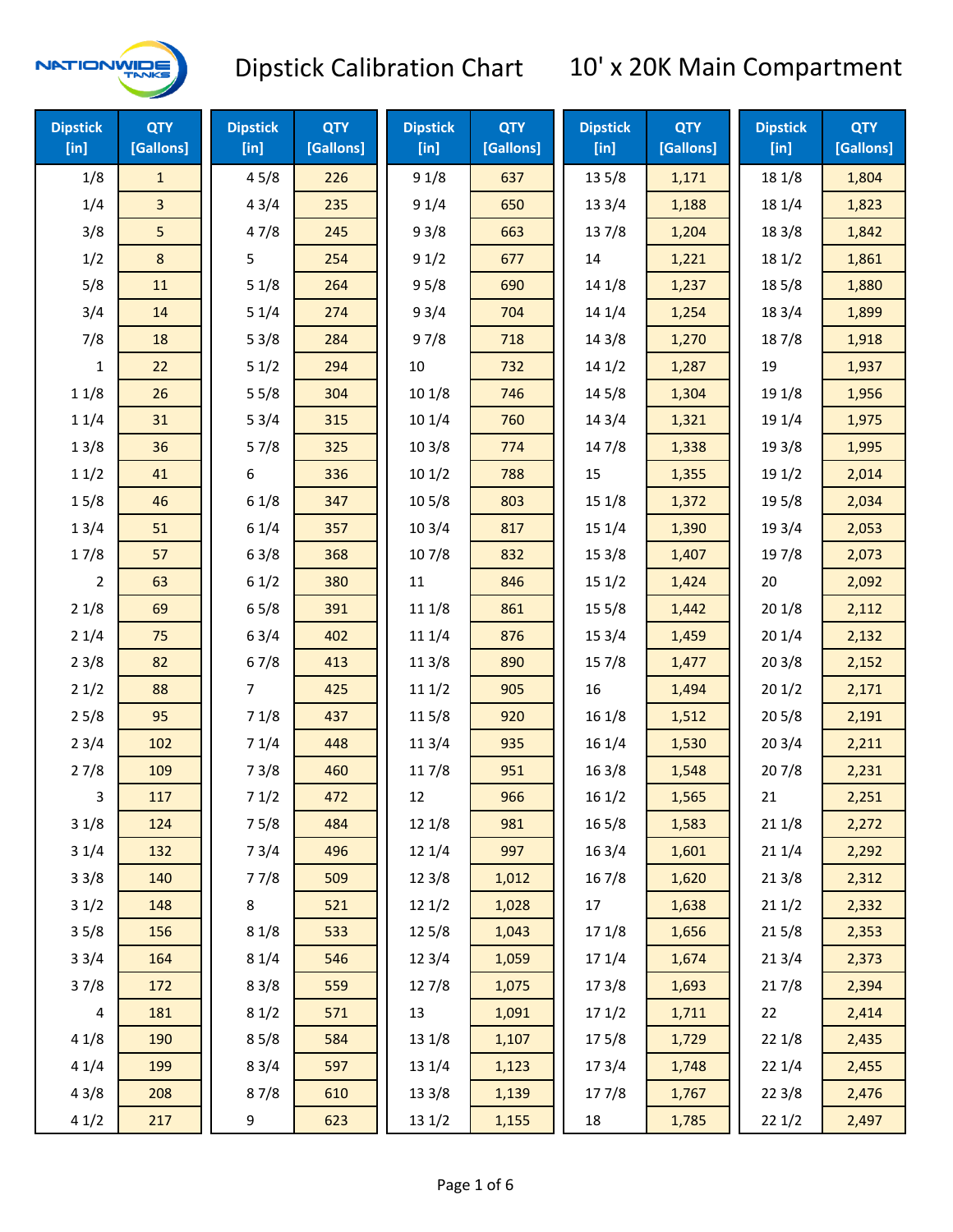

| <b>Dipstick</b><br>$[$ in] | <b>QTY</b><br>[Gallons] | <b>Dipstick</b><br>$[$ in] | <b>QTY</b><br>[Gallons] | <b>Dipstick</b><br>$[$ in] | <b>QTY</b><br>[Gallons] | <b>Dipstick</b><br>$[$ in] | <b>QTY</b><br>[Gallons] | <b>Dipstick</b><br>$[$ in] | <b>QTY</b><br>[Gallons] |
|----------------------------|-------------------------|----------------------------|-------------------------|----------------------------|-------------------------|----------------------------|-------------------------|----------------------------|-------------------------|
| 225/8                      | 2,518                   | 271/8                      | 3,299                   | 315/8                      | 4,137                   | 36 1/8                     | 5,022                   | 40 5/8                     | 5,946                   |
| 223/4                      | 2,538                   | 271/4                      | 3,321                   | 31 3/4                     | 4,161                   | 36 1/4                     | 5,047                   | 40 3/4                     | 5,972                   |
| 227/8                      | 2,559                   | 273/8                      | 3,344                   | 317/8                      | 4,185                   | 363/8                      | 5,072                   | 407/8                      | 5,998                   |
| 23                         | 2,580                   | 271/2                      | 3,366                   | 32                         | 4,209                   | 361/2                      | 5,098                   | 41                         | 6,024                   |
| 231/8                      | 2,601                   | 275/8                      | 3,389                   | 32 1/8                     | 4,233                   | 365/8                      | 5,123                   | 41 1/8                     | 6,051                   |
| 231/4                      | 2,622                   | 273/4                      | 3,412                   | 32 1/4                     | 4,257                   | 363/4                      | 5,148                   | 41 1/4                     | 6,077                   |
| 233/8                      | 2,643                   | 277/8                      | 3,435                   | 32 3/8                     | 4,281                   | 367/8                      | 5,173                   | 41 3/8                     | 6,103                   |
| 231/2                      | 2,664                   | 28                         | 3,457                   | 321/2                      | 4,305                   | 37                         | 5,199                   | 411/2                      | 6,129                   |
| 235/8                      | 2,686                   | 28 1/8                     | 3,480                   | 325/8                      | 4,330                   | 371/8                      | 5,224                   | 41 5/8                     | 6,156                   |
| 233/4                      | 2,707                   | 28 1/4                     | 3,503                   | 32 3/4                     | 4,354                   | 37 1/4                     | 5,250                   | 41 3/4                     | 6,182                   |
| 237/8                      | 2,728                   | 28 3/8                     | 3,526                   | 327/8                      | 4,378                   | 37 3/8                     | 5,275                   | 417/8                      | 6,208                   |
| 24                         | 2,750                   | 28 1/2                     | 3,549                   | 33                         | 4,403                   | 371/2                      | 5,301                   | 42                         | 6,235                   |
| 24 1/8                     | 2,771                   | 28 5/8                     | 3,572                   | 33 1/8                     | 4,427                   | 375/8                      | 5,326                   | 42 1/8                     | 6,261                   |
| 241/4                      | 2,792                   | 283/4                      | 3,595                   | 33 1/4                     | 4,451                   | 373/4                      | 5,352                   | 42 1/4                     | 6,288                   |
| 243/8                      | 2,814                   | 287/8                      | 3,618                   | 33 3/8                     | 4,476                   | 377/8                      | 5,377                   | 42 3/8                     | 6,314                   |
| 241/2                      | 2,835                   | 29                         | 3,641                   | 331/2                      | 4,500                   | 38                         | 5,403                   | 421/2                      | 6,340                   |
| 245/8                      | 2,857                   | 29 1/8                     | 3,665                   | 33 5/8                     | 4,525                   | 38 1/8                     | 5,428                   | 42 5/8                     | 6,367                   |
| 243/4                      | 2,879                   | 29 1/4                     | 3,688                   | 33 3/4                     | 4,549                   | 38 1/4                     | 5,454                   | 42 3/4                     | 6,393                   |
| 24 7/8                     | 2,900                   | 293/8                      | 3,711                   | 337/8                      | 4,574                   | 38 3/8                     | 5,480                   | 42 7/8                     | 6,420                   |
| 25                         | 2,922                   | 291/2                      | 3,734                   | 34                         | 4,599                   | 38 1/2                     | 5,505                   | 43                         | 6,447                   |
| 251/8                      | 2,944                   | 29 5/8                     | 3,758                   | 34 1/8                     | 4,623                   | 38 5/8                     | 5,531                   | 43 1/8                     | 6,473                   |
| 251/4                      | 2,966                   | 29 3/4                     | 3,781                   | 34 1/4                     | 4,648                   | 38 3/4                     | 5,557                   | 43 1/4                     | 6,500                   |
| 253/8                      | 2,988                   | 297/8                      | 3,805                   | 34 3/8                     | 4,673                   | 387/8                      | 5,583                   | 43 3/8                     | 6,526                   |
| 251/2                      | 3,009                   | 30                         | 3,828                   | 34 1/2                     | 4,697                   | 39                         | 5,608                   | 43 1/2                     | 6,553                   |
| 255/8                      | 3,031                   | 301/8                      | 3,852                   | 34 5/8                     | 4,722                   | 39 1/8                     | 5,634                   | 43 5/8                     | 6,580                   |
| 253/4                      | 3,053                   | 30 1/4                     | 3,875                   | 34 3/4                     | 4,747                   | 39 1/4                     | 5,660                   | 43 3/4                     | 6,606                   |
| 257/8                      | 3,076                   | 303/8                      | 3,899                   | 347/8                      | 4,772                   | 39 3/8                     | 5,686                   | 437/8                      | 6,633                   |
| 26                         | 3,098                   | 301/2                      | 3,922                   | 35                         | 4,797                   | 39 1/2                     | 5,712                   | 44                         | 6,660                   |
| 261/8                      | 3,120                   | 305/8                      | 3,946                   | 35 1/8                     | 4,822                   | 39 5/8                     | 5,738                   | 44 1/8                     | 6,686                   |
| 26 1/4                     | 3,142                   | 30 3/4                     | 3,970                   | 35 1/4                     | 4,846                   | 39 3/4                     | 5,764                   | 44 1/4                     | 6,713                   |
| 263/8                      | 3,164                   | 307/8                      | 3,993                   | 35 3/8                     | 4,871                   | 397/8                      | 5,790                   | 44 3/8                     | 6,740                   |
| 261/2                      | 3,187                   | 31                         | 4,017                   | 351/2                      | 4,896                   | 40                         | 5,816                   | 44 1/2                     | 6,767                   |
| 265/8                      | 3,209                   | 31 1/8                     | 4,041                   | 35 5/8                     | 4,921                   | 40 1/8                     | 5,842                   | 44 5/8                     | 6,793                   |
| 263/4                      | 3,231                   | 31 1/4                     | 4,065                   | 35 3/4                     | 4,947                   | 40 1/4                     | 5,868                   | 44 3/4                     | 6,820                   |
| 267/8                      | 3,254                   | 31 3/8                     | 4,089                   | 35 7/8                     | 4,972                   | 40 3/8                     | 5,894                   | 447/8                      | 6,847                   |
| 27                         | 3,276                   | 31 1/2                     | 4,113                   | 36                         | 4,997                   | 40 1/2                     | 5,920                   | 45                         | 6,874                   |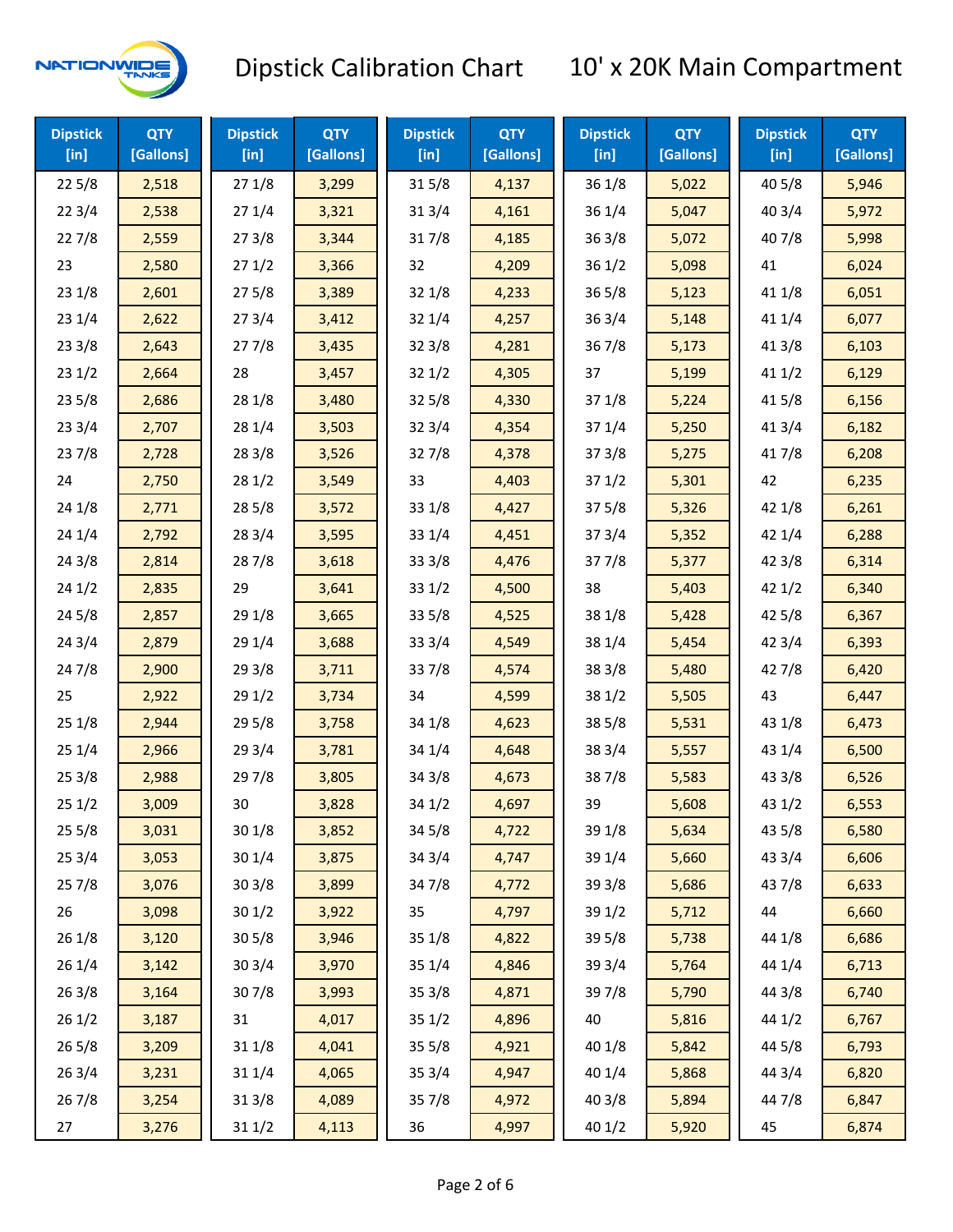

| <b>Dipstick</b><br>$[$ in] | <b>QTY</b><br>[Gallons] | <b>Dipstick</b><br>$[$ in] | <b>QTY</b><br>[Gallons] | <b>Dipstick</b><br>$[$ in] | <b>QTY</b><br>[Gallons] | <b>Dipstick</b><br>$[$ in] | <b>QTY</b><br>[Gallons] | <b>Dipstick</b><br>[in] | <b>QTY</b><br>[Gallons] |
|----------------------------|-------------------------|----------------------------|-------------------------|----------------------------|-------------------------|----------------------------|-------------------------|-------------------------|-------------------------|
| 45 1/8                     | 6,901                   | 49 5/8                     | 7,879                   | 54 1/8                     | 8,873                   | 58 5/8                     | 9,876                   | 63 1/8                  | 10,882                  |
| 45 1/4                     | 6,928                   | 49 3/4                     | 7,906                   | 54 1/4                     | 8,901                   | 58 3/4                     | 9,904                   | 63 1/4                  | 10,910                  |
| 45 3/8                     | 6,955                   | 49 7/8                     | 7,934                   | 54 3/8                     | 8,929                   | 587/8                      | 9,932                   | 63 3/8                  | 10,938                  |
| 451/2                      | 6,982                   | 50                         | 7,961                   | 54 1/2                     | 8,956                   | 59                         | 9,960                   | 63 1/2                  | 10,965                  |
| 45 5/8                     | 7,008                   | 501/8                      | 7,989                   | 54 5/8                     | 8,984                   | 59 1/8                     | 9,988                   | 63 5/8                  | 10,993                  |
| 45 3/4                     | 7,035                   | 501/4                      | 8,016                   | 54 3/4                     | 9,012                   | 59 1/4                     | 10,016                  | 63 3/4                  | 11,021                  |
| 45 7/8                     | 7,062                   | 503/8                      | 8,044                   | 547/8                      | 9,040                   | 59 3/8                     | 10,044                  | 637/8                   | 11,049                  |
| 46                         | 7,089                   | 501/2                      | 8,071                   | 55                         | 9,068                   | 59 1/2                     | 10,072                  | 64                      | 11,077                  |
| 46 1/8                     | 7,116                   | 505/8                      | 8,099                   | 55 1/8                     | 9,096                   | 59 5/8                     | 10,100                  | 64 1/8                  | 11,105                  |
| 46 1/4                     | 7,143                   | 50 3/4                     | 8,126                   | 55 1/4                     | 9,123                   | 59 3/4                     | 10,128                  | 64 1/4                  | 11,133                  |
| 463/8                      | 7,170                   | 507/8                      | 8,154                   | 553/8                      | 9,151                   | 597/8                      | 10,156                  | 64 3/8                  | 11,160                  |
| 46 1/2                     | 7,198                   | 51                         | 8,181                   | 55 1/2                     | 9,179                   | 60                         | 10,184                  | 64 1/2                  | 11,188                  |
| 46 5/8                     | 7,225                   | 51 1/8                     | 8,209                   | 555/8                      | 9,207                   | 60 1/8                     | 10,212                  | 64 5/8                  | 11,216                  |
| 46 3/4                     | 7,252                   | 51 1/4                     | 8,236                   | 55 3/4                     | 9,235                   | 60 1/4                     | 10,240                  | 64 3/4                  | 11,244                  |
| 467/8                      | 7,279                   | 513/8                      | 8,264                   | 55 7/8                     | 9,263                   | 603/8                      | 10,267                  | 64 7/8                  | 11,272                  |
| 47                         | 7,306                   | 511/2                      | 8,292                   | 56                         | 9,290                   | 601/2                      | 10,295                  | 65                      | 11,300                  |
| 47 1/8                     | 7,333                   | 515/8                      | 8,319                   | 56 1/8                     | 9,318                   | 60 5/8                     | 10,323                  | 65 1/8                  | 11,327                  |
| 47 1/4                     | 7,360                   | 51 3/4                     | 8,347                   | 56 1/4                     | 9,346                   | 60 3/4                     | 10,351                  | 65 1/4                  | 11,355                  |
| 47 3/8                     | 7,387                   | 517/8                      | 8,374                   | 56 3/8                     | 9,374                   | 607/8                      | 10,379                  | 65 3/8                  | 11,383                  |
| 47 1/2                     | 7,415                   | 52                         | 8,402                   | 56 1/2                     | 9,402                   | 61                         | 10,407                  | 65 1/2                  | 11,411                  |
| 475/8                      | 7,442                   | 52 1/8                     | 8,430                   | 56 5/8                     | 9,430                   | 61 1/8                     | 10,435                  | 65 5/8                  | 11,439                  |
| 47 3/4                     | 7,469                   | 52 1/4                     | 8,457                   | 56 3/4                     | 9,458                   | 61 1/4                     | 10,463                  | 65 3/4                  | 11,466                  |
| 477/8                      | 7,496                   | 52 3/8                     | 8,485                   | 567/8                      | 9,486                   | 61 3/8                     | 10,491                  | 65 7/8                  | 11,494                  |
| 48                         | 7,523                   | 521/2                      | 8,513                   | 57                         | 9,513                   | 611/2                      | 10,519                  | 66                      | 11,522                  |
| 48 1/8                     | 7,551                   | 52 5/8                     | 8,540                   | 57 1/8                     | 9,541                   | 615/8                      | 10,547                  | 66 1/8                  | 11,550                  |
| 48 1/4                     | 7,578                   | 52 3/4                     | 8,568                   | 57 1/4                     | 9,569                   | 613/4                      | 10,575                  | 66 1/4                  | 11,577                  |
| 48 3/8                     | 7,605                   | 527/8                      | 8,596                   | 573/8                      | 9,597                   | 617/8                      | 10,603                  | 66 3/8                  | 11,605                  |
| 48 1/2                     | 7,633                   | 53                         | 8,623                   | 571/2                      | 9,625                   | 62                         | 10,631                  | 66 1/2                  | 11,633                  |
| 48 5/8                     | 7,660                   | 53 1/8                     | 8,651                   | 57 5/8                     | 9,653                   | 62 1/8                     | 10,658                  | 66 5/8                  | 11,661                  |
| 48 3/4                     | 7,687                   | 53 1/4                     | 8,679                   | 573/4                      | 9,681                   | 62 1/4                     | 10,686                  | 66 3/4                  | 11,688                  |
| 487/8                      | 7,715                   | 53 3/8                     | 8,707                   | 577/8                      | 9,709                   | 62 3/8                     | 10,714                  | 667/8                   | 11,716                  |
| 49                         | 7,742                   | 53 1/2                     | 8,734                   | 58                         | 9,737                   | 621/2                      | 10,742                  | 67                      | 11,744                  |
| 49 1/8                     | 7,769                   | 53 5/8                     | 8,762                   | 58 1/8                     | 9,765                   | 62 5/8                     | 10,770                  | 671/8                   | 11,772                  |
| 49 1/4                     | 7,797                   | 53 3/4                     | 8,790                   | 58 1/4                     | 9,793                   | 62 3/4                     | 10,798                  | 671/4                   | 11,799                  |
| 49 3/8                     | 7,824                   | 537/8                      | 8,818                   | 58 3/8                     | 9,821                   | 627/8                      | 10,826                  | 673/8                   | 11,827                  |
| 49 1/2                     | 7,851                   | 54                         | 8,845                   | 58 1/2                     | 9,848                   | 63                         | 10,854                  | 67 1/2                  | 11,855                  |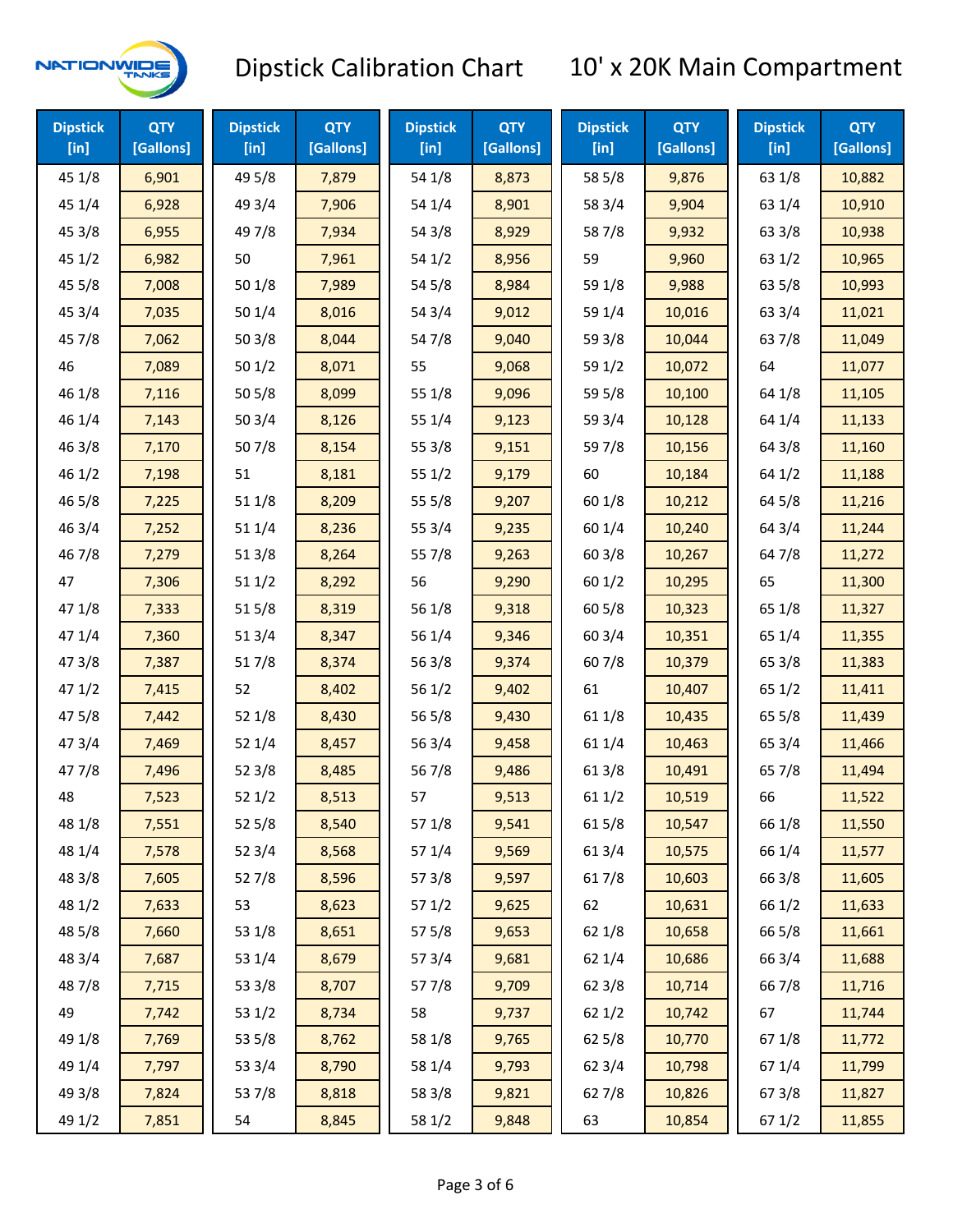

| <b>Dipstick</b><br>[in] | <b>QTY</b><br>[Gallons] | <b>Dipstick</b><br>$[$ in] | <b>QTY</b><br>[Gallons] | <b>Dipstick</b><br>$[$ in] | <b>QTY</b><br>[Gallons] | <b>Dipstick</b><br>$[$ in] | <b>QTY</b><br>[Gallons] | <b>Dipstick</b><br>[in] | <b>QTY</b><br>[Gallons] |
|-------------------------|-------------------------|----------------------------|-------------------------|----------------------------|-------------------------|----------------------------|-------------------------|-------------------------|-------------------------|
| 67 5/8                  | 11,882                  | 72 1/8                     | 12,871                  | 765/8                      | 13,841                  | 81 1/8                     | 14,785                  | 85 5/8                  | 15,695                  |
| 67 3/4                  | 11,910                  | 72 1/4                     | 12,898                  | 763/4                      | 13,868                  | 81 1/4                     | 14,811                  | 85 3/4                  | 15,719                  |
| 677/8                   | 11,938                  | 72 3/8                     | 12,926                  | 767/8                      | 13,894                  | 81 3/8                     | 14,836                  | 857/8                   | 15,744                  |
| 68                      | 11,965                  | 72 1/2                     | 12,953                  | 77                         | 13,921                  | 811/2                      | 14,862                  | 86                      | 15,769                  |
| 68 1/8                  | 11,993                  | 725/8                      | 12,980                  | 77 1/8                     | 13,947                  | 815/8                      | 14,888                  | 86 1/8                  | 15,793                  |
| 68 1/4                  | 12,020                  | 72 3/4                     | 13,007                  | 77 1/4                     | 13,974                  | 813/4                      | 14,913                  | 86 1/4                  | 15,818                  |
| 68 3/8                  | 12,048                  | 727/8                      | 13,034                  | 77 3/8                     | 14,000                  | 817/8                      | 14,939                  | 86 3/8                  | 15,843                  |
| 68 1/2                  | 12,076                  | 73                         | 13,061                  | 771/2                      | 14,027                  | 82                         | 14,965                  | 86 1/2                  | 15,867                  |
| 68 5/8                  | 12,103                  | 73 1/8                     | 13,089                  | 775/8                      | 14,053                  | 82 1/8                     | 14,990                  | 86 5/8                  | 15,892                  |
| 68 3/4                  | 12,131                  | 73 1/4                     | 13,116                  | 773/4                      | 14,080                  | 82 1/4                     | 15,016                  | 863/4                   | 15,916                  |
| 687/8                   | 12,158                  | 73 3/8                     | 13,143                  | 777/8                      | 14,106                  | 82 3/8                     | 15,041                  | 867/8                   | 15,940                  |
| 69                      | 12,186                  | 73 1/2                     | 13,170                  | 78                         | 14,133                  | 821/2                      | 15,067                  | 87                      | 15,965                  |
|                         |                         |                            |                         |                            |                         |                            |                         |                         |                         |
| 69 1/8                  | 12,214                  | 73 5/8                     | 13,197                  | 78 1/8                     | 14,159                  | 82 5/8                     | 15,092                  | 871/8                   | 15,989                  |
| 69 1/4                  | 12,241                  | 73 3/4                     | 13,224                  | 78 1/4                     | 14,185                  | 82 3/4                     | 15,118                  | 871/4                   | 16,013                  |
| 69 3/8                  | 12,269                  | 737/8                      | 13,251                  | 78 3/8                     | 14,212                  | 827/8                      | 15,143                  | 87 3/8                  | 16,038                  |
| 69 1/2                  | 12,296                  | 74                         | 13,278                  | 78 1/2                     | 14,238                  | 83                         | 15,169                  | 871/2                   | 16,062                  |
| 69 5/8                  | 12,324                  | 74 1/8                     | 13,305                  | 78 5/8                     | 14,264                  | 83 1/8                     | 15,194                  | 875/8                   | 16,086                  |
| 69 3/4                  | 12,351                  | 74 1/4                     | 13,332                  | 78 3/4                     | 14,290                  | 83 1/4                     | 15,219                  | 87 3/4                  | 16,110                  |
| 697/8                   | 12,379                  | 74 3/8                     | 13,359                  | 787/8                      | 14,317                  | 83 3/8                     | 15,245                  | 877/8                   | 16,135                  |
| 70                      | 12,406                  | 74 1/2                     | 13,386                  | 79                         | 14,343                  | 83 1/2                     | 15,270                  | 88                      | 16,159                  |
| 70 1/8                  | 12,434                  | 74 5/8                     | 13,413                  | 79 1/8                     | 14,369                  | 83 5/8                     | 15,295                  | 88 1/8                  | 16,183                  |
| 70 1/4                  | 12,461                  | 74 3/4                     | 13,440                  | 79 1/4                     | 14,395                  | 83 3/4                     | 15,320                  | 88 1/4                  | 16,207                  |
| 70 3/8                  | 12,488                  | 747/8                      | 13,467                  | 79 3/8                     | 14,421                  | 837/8                      | 15,345                  | 88 3/8                  | 16,231                  |
| 70 1/2                  | 12,516                  | 75                         | 13,493                  | 79 1/2                     | 14,447                  | 84                         | 15,371                  | 88 1/2                  | 16,255                  |
| 70 5/8                  | 12,543                  | 75 1/8                     | 13,520                  | 79 5/8                     | 14,474                  | 84 1/8                     | 15,396                  | 88 5/8                  | 16,279                  |
| 70 3/4                  | 12,571                  | 75 1/4                     | 13,547                  | 79 3/4                     | 14,500                  | 84 1/4                     | 15,421                  | 88 3/4                  | 16,302                  |
| 70 7/8                  | 12,598                  | 75 3/8                     | 13,574                  | 79 7/8                     | 14,526                  | 84 3/8                     | 15,446                  | 887/8                   | 16,326                  |
| 71                      | 12,625                  | 75 1/2                     | 13,601                  | 80                         | 14,552                  | 84 1/2                     | 15,471                  | 89                      | 16,350                  |
| 71 1/8                  | 12,653                  | 75 5/8                     | 13,627                  | 80 1/8                     | 14,578                  | 84 5/8                     | 15,496                  | 89 1/8                  | 16,374                  |
| 71 1/4                  | 12,680                  | 75 3/4                     | 13,654                  | 80 1/4                     | 14,604                  | 84 3/4                     | 15,521                  | 89 1/4                  | 16,398                  |
| 713/8                   | 12,707                  | 75 7/8                     | 13,681                  | 803/8                      | 14,630                  | 847/8                      | 15,546                  | 89 3/8                  | 16,421                  |
| 71 1/2                  | 12,735                  | 76                         | 13,708                  | 80 1/2                     | 14,656                  | 85                         | 15,571                  | 89 1/2                  | 16,445                  |
| 715/8                   | 12,762                  | 76 1/8                     | 13,734                  | 80 5/8                     | 14,681                  | 85 1/8                     | 15,596                  | 89 5/8                  | 16,469                  |
| 713/4                   | 12,789                  | 76 1/4                     | 13,761                  | 80 3/4                     | 14,707                  | 85 1/4                     | 15,620                  | 89 3/4                  | 16,492                  |
| 717/8                   | 12,817                  | 763/8                      | 13,788                  | 807/8                      | 14,733                  | 85 3/8                     | 15,645                  | 897/8                   | 16,516                  |
| 72                      | 12,844                  | 76 1/2                     | 13,814                  | 81                         | 14,759                  | 85 1/2                     | 15,670                  | 90                      | 16,539                  |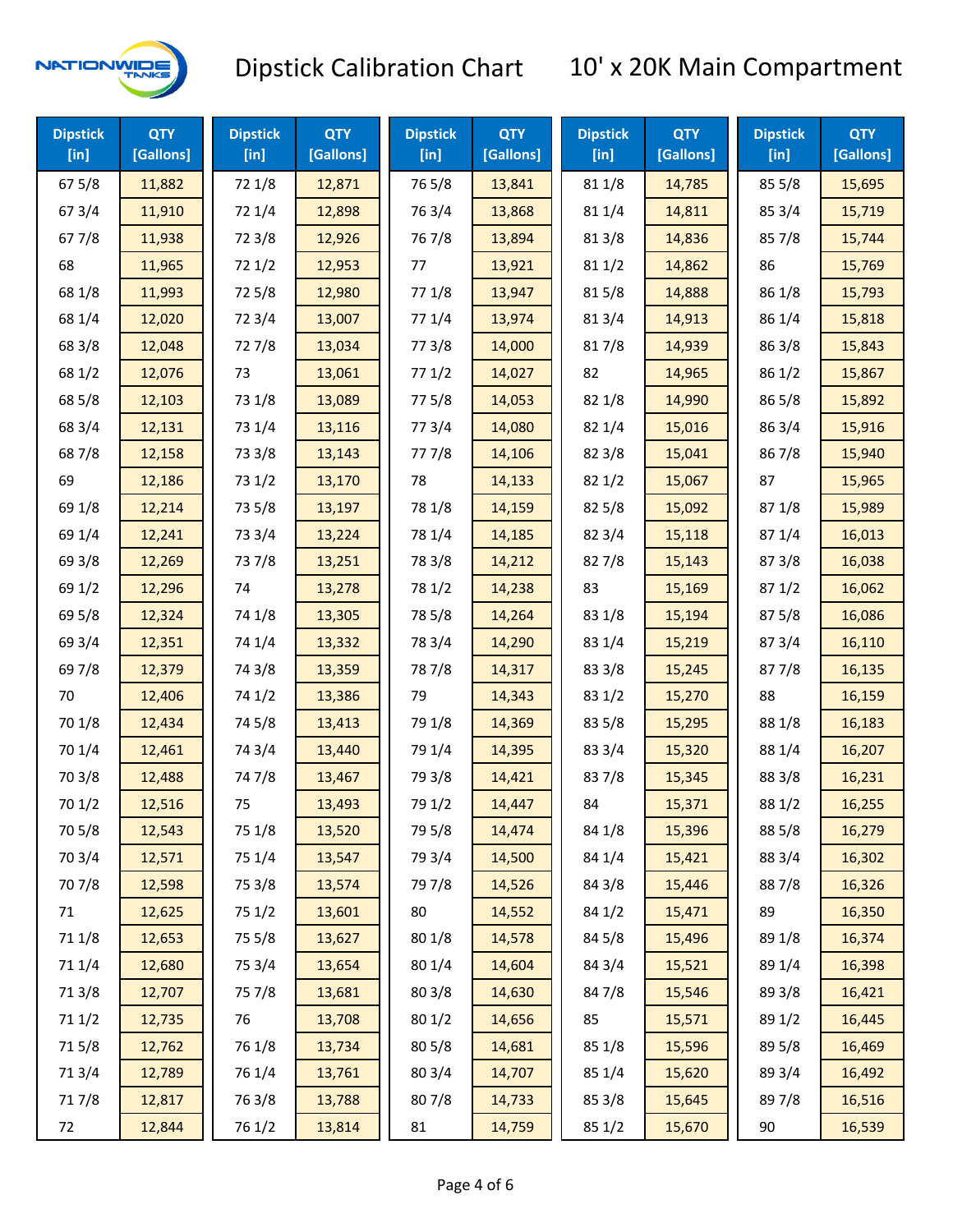

| <b>Dipstick</b><br>[in] | <b>QTY</b><br>[Gallons] | <b>Dipstick</b><br>[in] | <b>QTY</b><br>[Gallons] | <b>Dipstick</b><br>[in] | <b>QTY</b><br>[Gallons] | <b>Dipstick</b><br>[in] | <b>QTY</b><br>[Gallons] | <b>Dipstick</b><br>[in] | <b>QTY</b><br>[Gallons] |
|-------------------------|-------------------------|-------------------------|-------------------------|-------------------------|-------------------------|-------------------------|-------------------------|-------------------------|-------------------------|
| 90 1/8                  | 16,563                  | 94 5/8                  | 17,380                  | 99 1/8                  | 18,136                  | 103 5/8                 | 18,820                  | 108 1/8                 | 19,417                  |
| 90 1/4                  | 16,586                  | 94 3/4                  | 17,402                  | 99 1/4                  | 18,156                  | 103 3/4                 | 18,838                  | 108 1/4                 | 19,432                  |
| 903/8                   | 16,610                  | 947/8                   | 17,423                  | 99 3/8                  | 18,176                  | 103 7/8                 | 18,855                  | 108 3/8                 | 19,447                  |
| 901/2                   | 16,633                  | 95                      | 17,445                  | 99 1/2                  | 18,196                  | 104                     | 18,873                  | 108 1/2                 | 19,462                  |
| 905/8                   | 16,656                  | 95 1/8                  | 17,467                  | 99 5/8                  | 18,216                  | 104 1/8                 | 18,891                  | 108 5/8                 | 19,477                  |
| 90 3/4                  | 16,679                  | 95 1/4                  | 17,489                  | 99 3/4                  | 18,236                  | 104 1/4                 | 18,908                  | 108 3/4                 | 19,492                  |
| 907/8                   | 16,703                  | 95 3/8                  | 17,510                  | 997/8                   | 18,255                  | 104 3/8                 | 18,926                  | 108 7/8                 | 19,507                  |
| 91                      | 16,726                  | 95 1/2                  | 17,532                  | 100                     | 18,275                  | 1041/2                  | 18,943                  | 109                     | 19,521                  |
| 91 1/8                  | 16,749                  | 95 5/8                  | 17,553                  | 100 1/8                 | 18,295                  | 104 5/8                 | 18,961                  | 109 1/8                 | 19,536                  |
| 91 1/4                  | 16,772                  | 95 3/4                  | 17,575                  | 100 1/4                 | 18,314                  | 104 3/4                 | 18,978                  | 109 1/4                 | 19,550                  |
| 913/8                   | 16,795                  | 95 7/8                  | 17,596                  | 100 3/8                 | 18,334                  | 104 7/8                 | 18,995                  | 109 3/8                 | 19,565                  |
| 911/2                   | 16,818                  | 96                      | 17,618                  | 1001/2                  | 18,353                  | 105                     | 19,012                  | 109 1/2                 | 19,579                  |
| 915/8                   | 16,841                  | 96 1/8                  | 17,639                  | 100 5/8                 | 18,373                  | 105 1/8                 | 19,029                  | 109 5/8                 | 19,593                  |
| 91 3/4                  | 16,864                  | 96 1/4                  | 17,660                  | 100 3/4                 | 18,392                  | 105 1/4                 | 19,046                  | 109 3/4                 | 19,607                  |
| 917/8                   | 16,887                  | 963/8                   | 17,682                  | 100 7/8                 | 18,411                  | 105 3/8                 | 19,063                  | 109 7/8                 | 19,622                  |
| 92                      | 16,910                  | 96 1/2                  | 17,703                  | 101                     | 18,430                  | 105 1/2                 | 19,080                  | 110                     | 19,635                  |
| 92 1/8                  | 16,933                  | 96 5/8                  | 17,724                  | 101 1/8                 | 18,450                  | 105 5/8                 | 19,097                  | 110 1/8                 | 19,649                  |
| 92 1/4                  | 16,955                  | 96 3/4                  | 17,745                  | 101 1/4                 | 18,469                  | 105 3/4                 | 19,114                  | 110 1/4                 | 19,663                  |
| 92 3/8                  | 16,978                  | 967/8                   | 17,766                  | 101 3/8                 | 18,488                  | 105 7/8                 | 19,130                  | 110 3/8                 | 19,677                  |
| 921/2                   | 17,001                  | 97                      | 17,787                  | 1011/2                  | 18,507                  | 106                     | 19,147                  | 110 1/2                 | 19,690                  |
| 92 5/8                  | 17,024                  | 97 1/8                  | 17,808                  | 101 5/8                 | 18,526                  | 106 1/8                 | 19,163                  | 110 5/8                 | 19,704                  |
| 92 3/4                  | 17,046                  | 97 1/4                  | 17,829                  | 101 3/4                 | 18,545                  | 106 1/4                 | 19,180                  | 110 3/4                 | 19,717                  |
| 927/8                   | 17,069                  | 97 3/8                  | 17,850                  | 101 7/8                 | 18,563                  | 106 3/8                 | 19,196                  | 110 7/8                 | 19,731                  |
| 93                      | 17,091                  | 971/2                   | 17,871                  | 102                     | 18,582                  | 106 1/2                 | 19,212                  | 111                     | 19,744                  |
| 93 1/8                  | 17,114                  | 97 5/8                  | 17,891                  | 102 1/8                 | 18,601                  | 106 5/8                 | 19,228                  | 111 1/8                 | 19,757                  |
| 93 1/4                  | 17,136                  | 973/4                   | 17,912                  | 102 1/4                 | 18,619                  | 106 3/4                 | 19,245                  | 111 1/4                 | 19,770                  |
| 93 3/8                  | 17,158                  | 977/8                   | 17,933                  | 102 3/8                 | 18,638                  | 106 7/8                 | 19,261                  | 111 3/8                 | 19,783                  |
| 93 1/2                  | 17,181                  | 98                      | 17,953                  | 1021/2                  | 18,656                  | 107                     | 19,277                  | 111 1/2                 | 19,796                  |
| 93 5/8                  | 17,203                  | 98 1/8                  | 17,974                  | 102 5/8                 | 18,675                  | 107 1/8                 | 19,292                  | 111 5/8                 | 19,809                  |
| 93 3/4                  | 17,225                  | 98 1/4                  | 17,994                  | 102 3/4                 | 18,693                  | 107 1/4                 | 19,308                  | 111 3/4                 | 19,821                  |
| 937/8                   | 17,248                  | 98 3/8                  | 18,015                  | 102 7/8                 | 18,711                  | 1073/8                  | 19,324                  | 111 7/8                 | 19,834                  |
| 94                      | 17,270                  | 98 1/2                  | 18,035                  | 103                     | 18,730                  | 1071/2                  | 19,340                  | 112                     | 19,846                  |
| 94 1/8                  | 17,292                  | 98 5/8                  | 18,055                  | 103 1/8                 | 18,748                  | 1075/8                  | 19,355                  | 112 1/8                 | 19,859                  |
| 94 1/4                  | 17,314                  | 98 3/4                  | 18,076                  | 103 1/4                 | 18,766                  | 107 3/4                 | 19,371                  | 112 1/4                 | 19,871                  |
| 94 3/8                  | 17,336                  | 987/8                   | 18,096                  | 103 3/8                 | 18,784                  | 1077/8                  | 19,386                  | 112 3/8                 | 19,883                  |
| 94 1/2                  | 17,358                  | 99                      | 18,116                  | 103 1/2                 | 18,802                  | 108                     | 19,401                  | 112 1/2                 | 19,895                  |